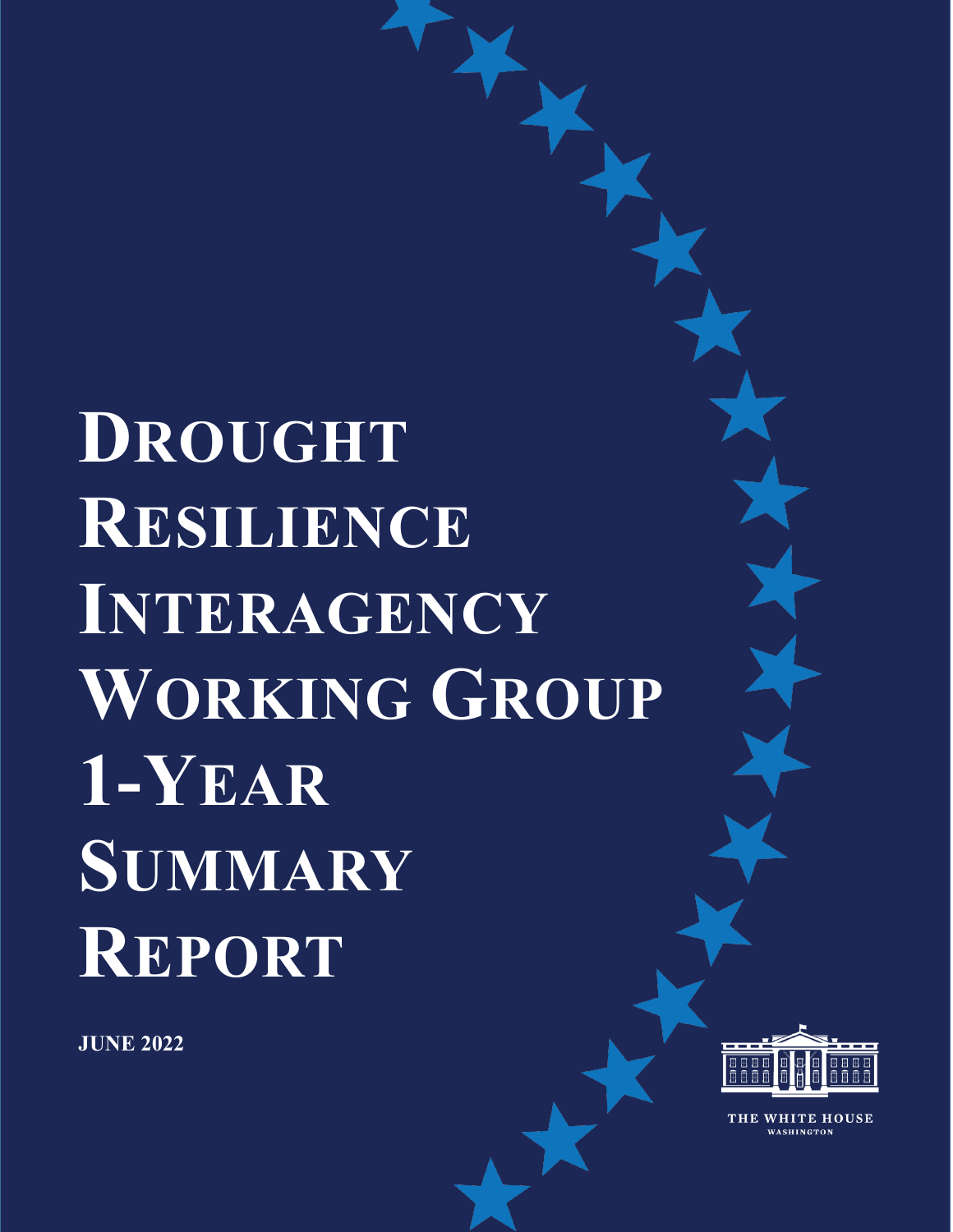

### **White House Drought Resilience Interagency Working Group**

Department of Agriculture Department of the Interior Army Corps of Engineers Department of Defense Department of Health and Human Services Department of Homeland Security Environmental Protection Agency National Oceanic and Atmospheric Administration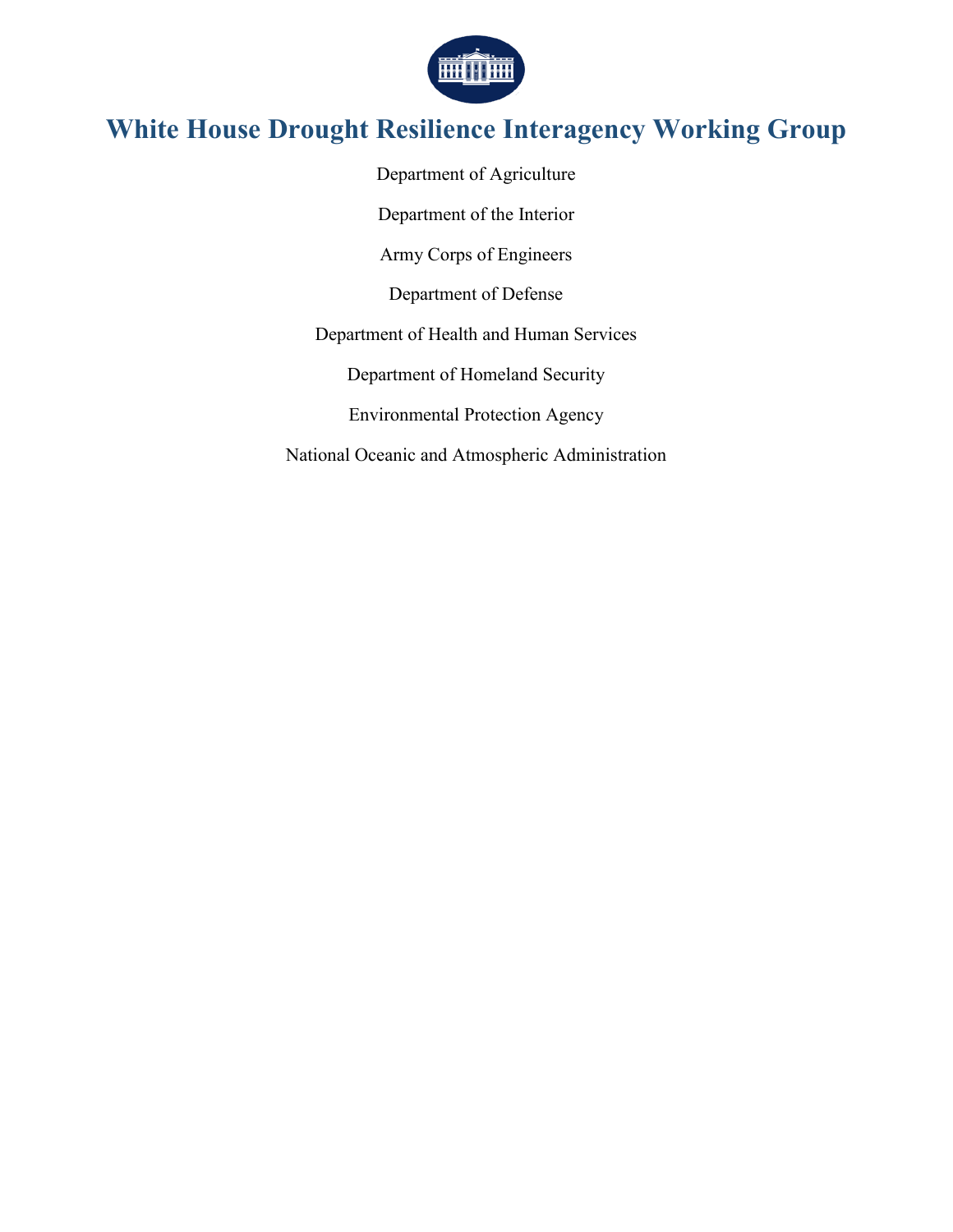

# <span id="page-2-0"></span>**Acronyms and Abbreviations**

| <b>AMWG</b>   | <b>Adaptive Management Work Group</b>                           |
|---------------|-----------------------------------------------------------------|
| <b>ARS</b>    | <b>Agricultural Research Service</b>                            |
| <b>BIL</b>    | Bipartisan Infrastructure Law                                   |
| <b>BOR</b>    | Bureau of Reclamation                                           |
| <b>CBRFC</b>  | Colorado Basin River Forecast Center                            |
| <b>CDC</b>    | Centers for Disease Control and Prevention                      |
| CIG           | <b>Conservation Innovation Grants</b>                           |
| <b>CVP</b>    | <b>Central Valley Project</b>                                   |
| <b>DOD</b>    | Department of Defense                                           |
| <b>DOI</b>    | Department of the Interior                                      |
| <b>DWR</b>    | California Department of Water Resources                        |
| <b>ERDC</b>   | <b>Engineering Research and Development Center</b>              |
| EPA           | <b>Environmental Protection Agency</b>                          |
| <b>ERS</b>    | <b>Economic Research Service</b>                                |
| <b>FY</b>     | <b>Fiscal Year</b>                                              |
| <b>IWG</b>    | Drought Interagency Work Group                                  |
| <b>NIDIS</b>  | National Integrated Drought Information System                  |
| <b>NOAA</b>   | National Oceanic and Atmospheric Administration                 |
| <b>NRCS</b>   | <b>Natural Resources Conservation Service</b>                   |
| <b>OCE</b>    | Office of the Chief Economist                                   |
| <b>SRF</b>    | Clean Water and Drinking Water State Revolving Funds            |
| <b>USACE</b>  | U.S. Army Corps of Engineers                                    |
| <b>USDA</b>   | U.S. Department of Agriculture                                  |
| <b>USFWS</b>  | U.S. Fish and Wildlife Service                                  |
| <b>USGS</b>   | U.S. Geological Survey                                          |
| <b>USIBWC</b> | U.S. Section of the International Boundary and Water Commission |
|               |                                                                 |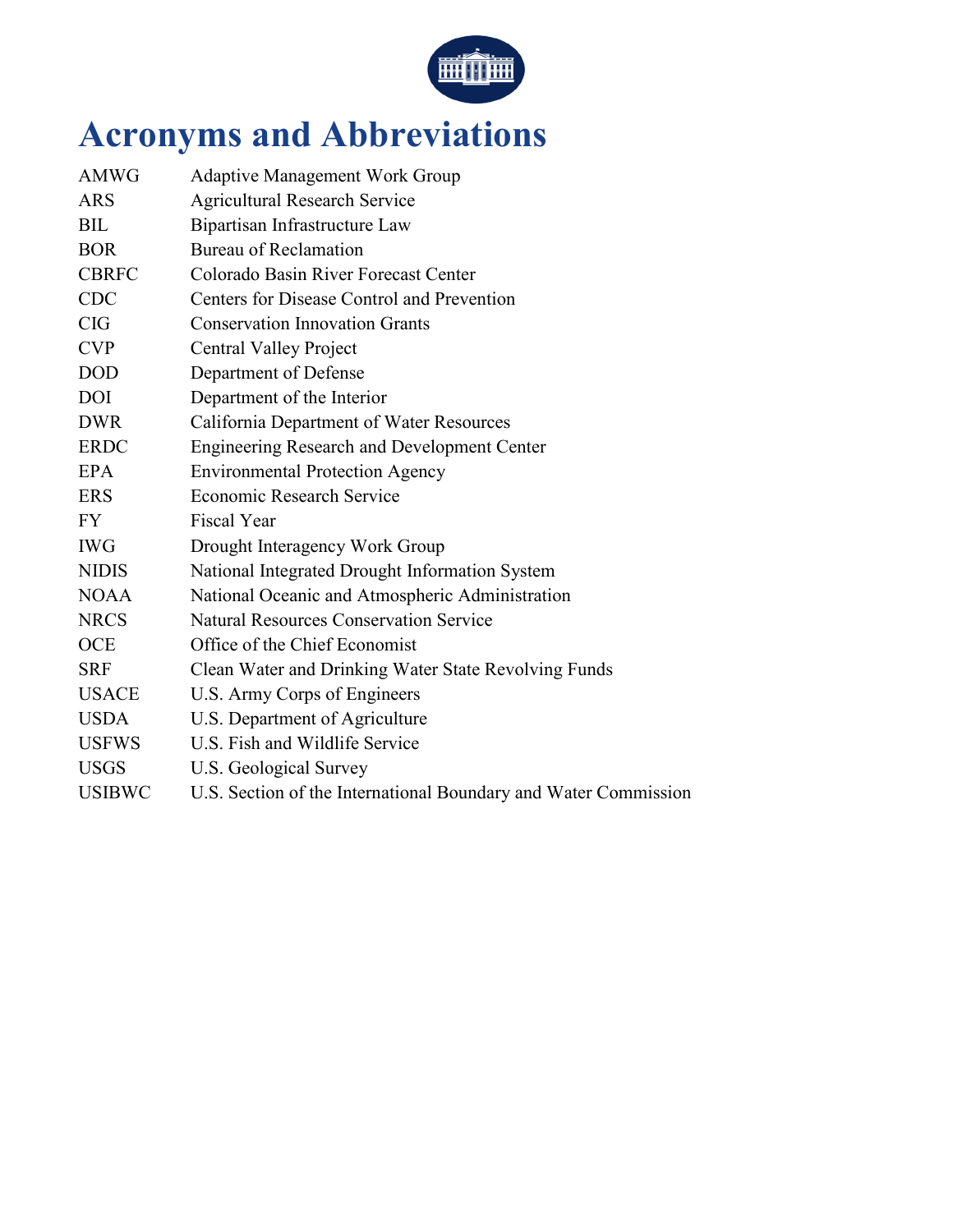

## **Table of Contents**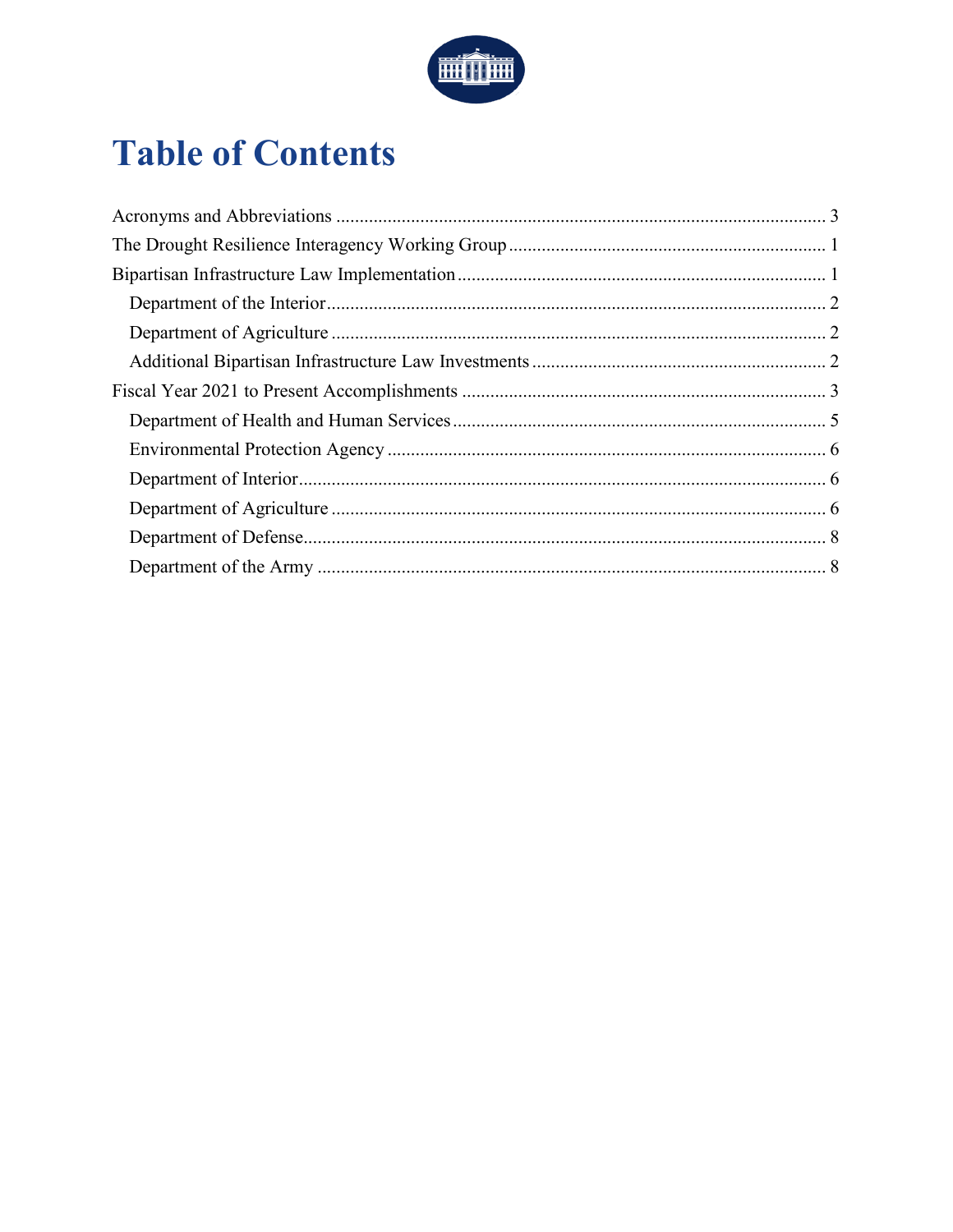

## <span id="page-4-0"></span>**The Drought Resilience Interagency Working Group**

In April 2021, the Biden-Harris Administration launched the Drought Resilience Interagency Working Group (IWG) to address worsening drought conditions in the United States and to support farmers, ranchers, Tribes, and communities impacted by ongoing water shortages. The Drought Resilience IWG reports to the National Climate Task Force and is one of five White House Resilience IWGs tackling climate impacts. The Drought Resilience IWG is co-chaired by the Secretaries of the Department of the Interior (DOI) and the Department of Agriculture (USDA) and includes a total of 14 Departments across the Federal government. The Drought Resilience IWG builds upon existing resources and coordinates across the Federal family to provide targeted, near-term relief and support to drought-stricken communities. The IWG is also working to improve communities' long-term resilience to drought, given that drought cycles are increasing in severity due to climate change.

The Bipartisan Infrastructure Law (BIL) provides historic investments of over \$13 billion to help communities meet water supply demands through a wide variety of infrastructure improvements; this funding follows-through on the President's promise to build climate resilience, and focus on water efficiency, storage, conveyance, recycling, and watershed protection. In particular, the Drought Resilience IWG members are working to effectively deploy the \$8.3 billion in BIL funds for the Department of Interior's Bureau of Reclamation's to increase water resilience and the \$918 million BIL investment in USDA's Natural Resources Conservation Service for watershed infrastructure projects. The IWG also has coordinated drought relief activities in hardhit watersheds including the Klamath, Rio Grande, California's Central Valley and the Colorado River Basin, and has launched a Federal-State task force with the Western Governors' Association to advance drought and soil monitoring systems.

This report provides a summary of the work that is proceeding under the auspices of the Drought Resilience IWG.

## <span id="page-4-1"></span>**Bipartisan Infrastructure Law Implementation**

With the signing of the BIL by President Biden, Federal agencies have historic opportunities to provide critical funding to address water and drought challenges. This legislation invests in new infrastructure for Western water and power while enhancing the resilience of existing infrastructure to withstand changing climate conditions.

The Drought Resilience IWG will provide a forum for interagency coordination to effectively deploy approximately \$13 billion in BIL water-related investments. These key investments will improve Federal stewardship of our critical resources and significantly increase efforts to support our partners, stakeholders, Tribal nations, and communities. These activities will complement a variety of key water conservation and supply programs in DOI, USDA, as well as other agencies that are highlighted later in this report.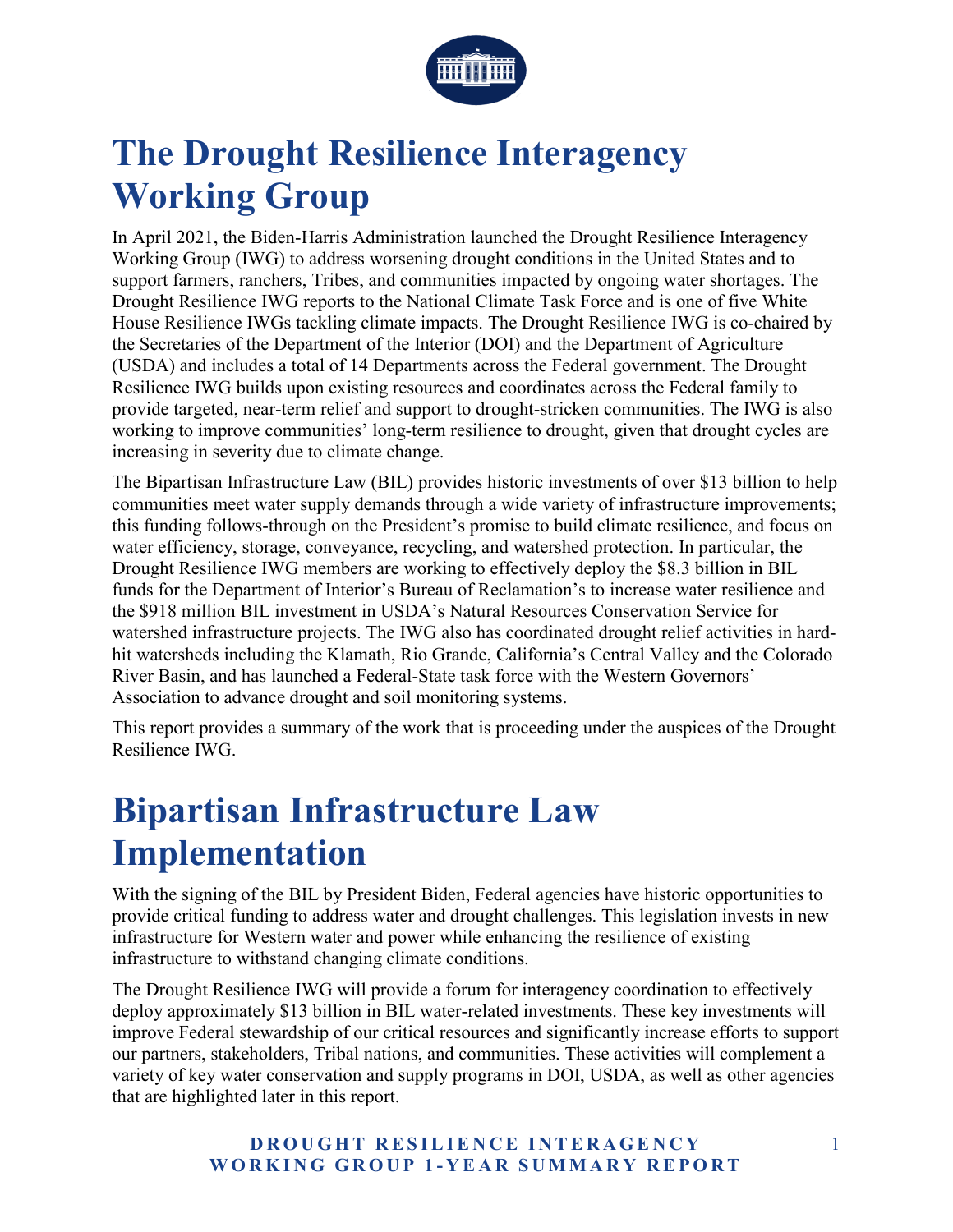Below is a brief summary of ongoing and planned, BIL-supported Drought Resilience IWG activities including, most prominently, DOI and USDA drought relief expenditures; work at the Environmental Protection Agency (EPA), the Department of Commerce's National Oceanic Atmospheric Administration (NOAA), and the Army Corps of Engineers (USACE) is also highlighted. Work of these agencies is drought-adjacent and funded by BIL.

### <span id="page-5-0"></span>**Department of the Interior**

With nearly \$12.4 billion in overall BIL funding, DOI will make significant steps in helping communities tackle the climate crisis by investing in critical water resource projects including infrastructure, conservation, and environmental restoration.

Specifically, DOI's Bureau of Reclamation (BOR) will allocate \$8.3 billion of BIL funding over the next five years to continue building drought resilience throughout the West. Work has begun through the allocation of \$1.6 billion in Fiscal Year (FY) 2022 to various programs and projects. Recent announcements include \$420 million for Rural Water Projects across the country and over \$240 million for aging infrastructure. Additional projects that will move forward in FY 2022 include water storage and conveyance projects; extraordinary maintenance for aging infrastructure and transferred works; rural water projects; water recycling and reuse projects; desalination projects; Safety of Dams projects; WaterSMART grants; watershed management projects; aquatic ecosystem restoration and protection; multi-benefit watershed health improvements; endangered species and recovery programs; and implementation of the Colorado River Drought Contingency Plan.

For a more detailed breakdown of spending please see the [FY 2022 BOR spend plan.](https://www.usbr.gov/bil/docs/spendplan-2022/Reclamation-BIL_Spend_Plan_2022.pdf) 

### <span id="page-5-1"></span>**Department of Agriculture**

The BIL provides USDA with \$918 million for investment in watershed infrastructure projects with local communities through the Natural Resources Conservation Service (NRCS). These investments will help improve the resilience of watersheds in the face of severe drought and other climate-infused disasters through three programs: the Watershed Rehabilitation Program, the Watershed and Flood Prevention Program, and the Emergency Watershed Program. NRCS has already announced nearly \$600 million worth of BIL-funded projects under these authorities.

### <span id="page-5-2"></span>**Additional Bipartisan Infrastructure Law Investments**

The Environmental Protection Agency's (EPA) Clean Water and Drinking Water State Revolving Funds (SRFs) will provide \$43 billion in BIL funds to support critical investments in drinking water and clean water infrastructure. These funds will be allocated by formula to all 50 States, Washington, DC, and the territories. While these funds afford States, communities, and water systems broad flexibilities and eligible uses, many States experiencing drought can leverage these funds to incorporate solutions to build long-term resiliency. EPA released a BIL SRF Implementation Memorandum in March 2021 and encourages states to utilize the significant increase in SRF funding for infrastructure projects that make water systems more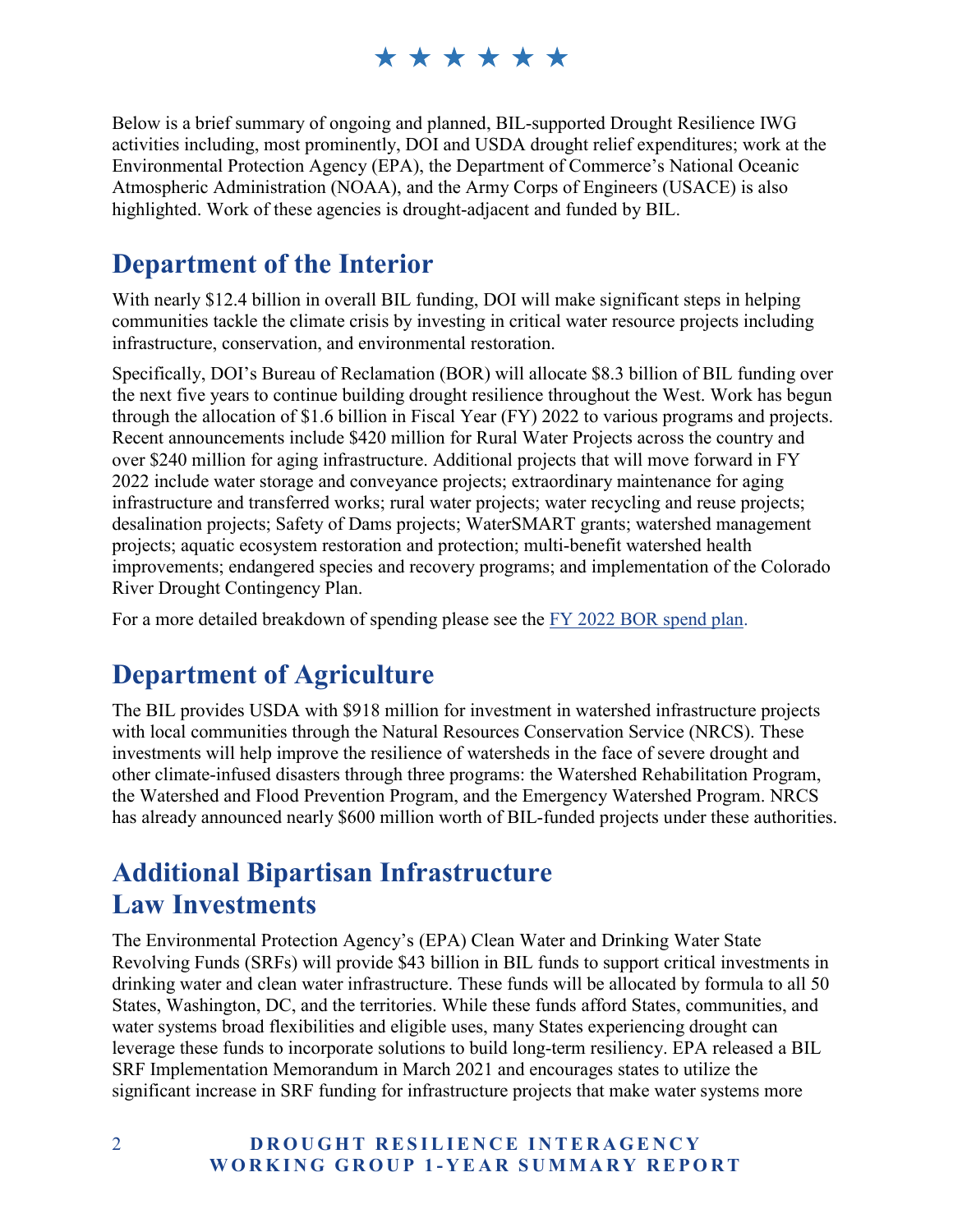resilient to all threats, including drought and other water scarcity issues. EPA is working with State co-regulators, Tribal partners, and other water sector stakeholders on next steps toward implementation.

The Department of Commerce's National Oceanic Atmospheric Administration (NOAA) received \$80 million in BIL funding, which will advance environmental modeling crucial to understanding critical Earth systems. The funding will be used for weather and climate model development primarily to improve drought, flood, and wildfire prediction, detection, and forecasting. Funds will support high performance computing systems; associated storage devices; advanced data communications hardware and software engineering services; security; and necessary data center space.

The BIL provided the U.S. Army Corps of Engineers (USACE) with \$17.1 billion to invest in a broad array of water resource infrastructure and actions that support: (1) the efficient and sustainable use of the Nation's waterways; (2) multi-benefit flood protection systems; (3) aquatic ecosystem restoration projects; and (4) local infrastructure development to address specific needs of local communities and Tribal nations. A number of the projects and studies being funded through the BIL will advance drought resilience actions in several impacted regions including California's Bay-Delta, the Colorado River basin, and the Missouri River basin. Specifically, USACE is funding new studies, monitoring, and data systems; environmental infrastructure; and aquatic ecosystem restoration projects in the West that will help ease reliance on traditional surface water supplies and/or help address environmental demands that compete with other water uses in a number of watersheds. Already, USACE has announced more than \$17 billion in Army Corps investments for over 800 projects across 55 States and territories through BIL and other appropriations.

## <span id="page-6-0"></span>**Fiscal Year 2021 to Present Accomplishments**

Since its formation, the Drought Resilience IWG has worked to strengthen drought communication to the public, increase information and data sharing efforts among agencies, and improve coordination of drought response. The accomplishments highlighted below, include the formalization of new drought-related interagency Memorandums of Agreement (MOAs), coordinated water supply operations, financial assistance, drought roundtables, listening sessions, and webinars.

DOI, USDA, and NOAA are actively participating in listening sessions, drought webinars, and roundtables to disseminate important drought information, discuss the current crisis, and explain the investments in water and drought resilience that will be made possible by the BIL. These efforts are occurring with a wide array of State government representatives, Tribal and community leaders, and local water managers. In addition, members of the Drought Resilience IWG held roundtables in New Mexico, Arizona, Colorado and Nevada and hosted numerous webinars, listening sessions, and forums about water supply, outlooks, forecasting, resiliency, and other drought information. Assembled stakeholders, decision makers, and drought experts have used these forums and listening sessions to exchange information about Federal drought response and explored innovative ideas to build long-term drought resiliency. Input from listening sessions and stakeholder engagement will guide U.S. Geological Survey (USGS) Drought Program planning and inform other national drought programs.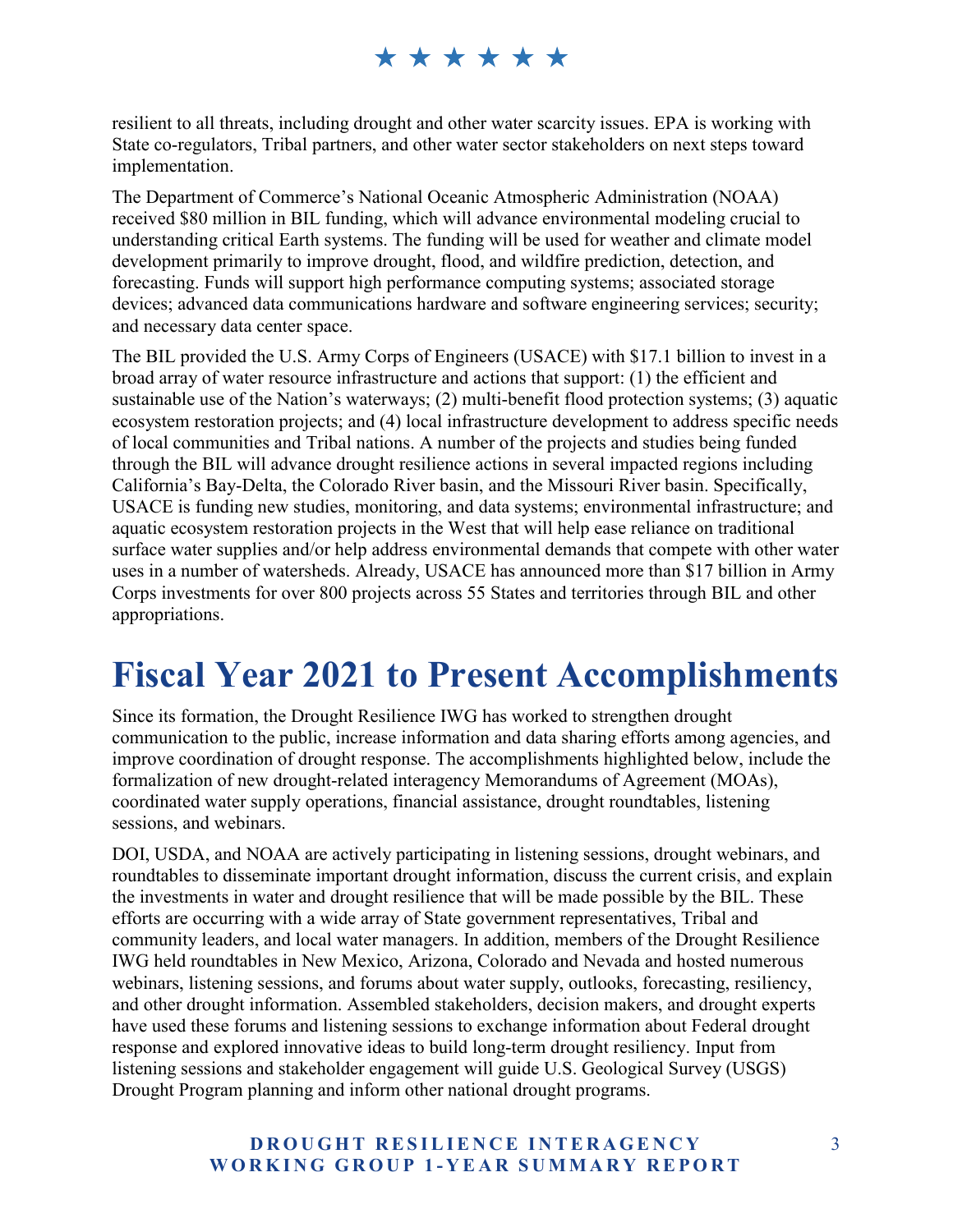### \* \* \* \* \* \*

In January 2022, Secretaries Haaland and Vilsack and National Climate Advisor Gina McCarthy met with the Western Governors' Association to sign a Memorandum of Understanding (MOU) to launch a task force of Federal, State and territorial representatives to ensure a collaborative response to land, water, and wildlife challenges facing Western landscapes and populations. The newly launched task force will help strengthen effective coordination and implementation of priority conservation programs and policies, including those affecting wildlife corridors, wildfire and drought resilience and response, and forest and rangeland restoration. The task force will be essential to strengthening collaboration, especially for the implementation of historic investments in wildlife restoration, drought mitigation, and wildland fire resilience.

The IWG also collaborated with the Western States Water Council's Western States Federal Agency Support Team (WestFAST) for the April 5-7, 2022, Interstate Council on Water Policy, and National Supply Alliance conference and roundtable in Washington, DC. The IWG and the National Drought Resilience Partnership member agencies - such as the EPA, DOI, USACE, NOAA, USDA, the Department of Energy (DOE), and the National Aeronautics and Space Administration (NASA) - took part in open roundtable discussions and presented on a wide array of drought topics including, but not limited to, federal water resources data programs, integrated water resources planning, and forecasting.

In addition to increased communications, IWG agencies continue to effectively engage in basinspecific coordination for operational and drought activities including the Klamath, Columbia, Colorado, and Rio Grande Basins and the Central Valley of California:

*Klamath Basin—*In FY 2021, DOI's Bureau of Reclamation and USDA coordinated drought relief efforts in some of the most drought-stricken areas in the West. This included a collective investment of \$38 million (\$23 million from BOR and \$15 million from USDA) in the Klamath Basin to help farmers and Tribes. Approximately \$35 million of the total investment targeted financial assistance to agricultural producers to help manage the severe drought and to maintain the agricultural infrastructure in the Klamath Basin. In November 2021, BOR announced the availability of \$2.7 million for the 2021-2024 Klamath River Coho Restoration Grant Program. The National Fish and Wildlife Foundation is administering the program, which will fund activities and projects to enhance survival and recovery of natural populations of coho salmon in the Klamath River Basin. The BORfunded grant program will be coordinated with NOAA Fisheries and California Department of Fish and Wildlife.

*Columbia Basin—*The Columbia River System is comprised of 14 federal dam and reservoir projects in Idaho, Montana, Oregon, and Washington. In July 2021, BOR, NOAA Fisheries, Bonneville Power Administration, and USACE reached an agreement regarding operations of the Columbia River System, which is home to endangered salmon populations. The White House Council on Environmental Quality (CEQ) is leading an interagency effort to develop a basin-wide solution to preserve and enhance salmon populations. This includes significant coordination from DOI, USACE, U.S. Fish and Wildlife Service (USFWS), and NOAA Fisheries. More information can be found at the [Columbia-Pacific Northwest Region](https://www.usbr.gov/pn/)  [Programs & Activities page.](https://www.usbr.gov/pn/) 

*Colorado River Basin—* In the Upper Colorado Basin, the Secretary of the Interior is under mandate to regulate the river and operate its dam to meet multiple statutory goals. The Adaptive Management Work Group (AMWG) – a Federal Advisory Committee – was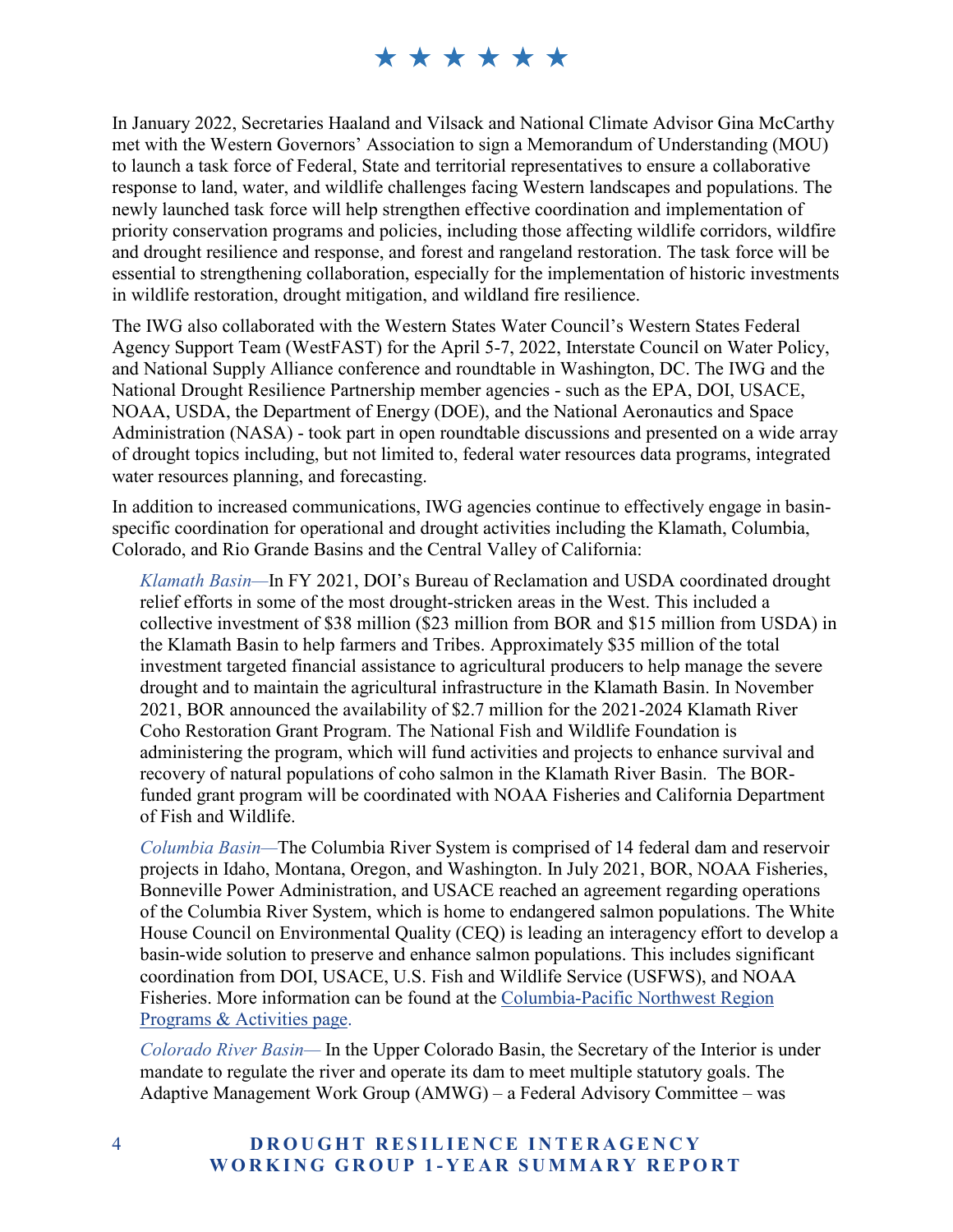### \* \* \* \* \* \*

formed to facilitate a balance of these varied interests and to cultivate a consensus on methods to protect downstream resources. The AMWG consists of representatives from DOI; the Bureau of Indian Affairs (BIA); the National Park Service (NPS); USFWS; the Hualapai Tribe; the Hopi Tribe; the Navajo Nation; the Pueblo of Zuni; the Southern Paiute Consortium; the San Juan Southern Paiute Tribe; the seven Basin States (Arizona, California, Colorado, Nevada, New Mexico, Utah, and Wyoming); Arizona Game and Fish Department; the Western Area Power Administration; the environmental sector; the recreational industry; Federal power purchase contractors.

*Rio Grande Basin—*DOI continues to work with the U.S. Section of the International Boundary and Water Commission (USIBWC) to implement requirements of the Convention of 1906 between the United States and Mexico for "Equitable Distribution of the Waters of the Rio Grande" to the Acequia Madre heading in Ciudad Juarez, Chihuahua, Mexico. DOI-BOR holds regular calls with USIBWC staff to discuss Federal water operations topics for the Rio Grande Project. As DOI and USIBWC continue to work together to resolve the challenges of the Rio Grande Project, BOR is sharing costs on efforts including water-related data collection, monitoring, and reporting within the Rio Grande Project area. BOR's El Paso Field Office Team collocated with USIBWC in February 2022.

*Central Valley Project of California—*The Central Valley Project (CVP) is a complex, multipurpose network of dams, reservoirs, canals, hydroelectric powerplants, and other facilities to serve agricultural, municipal and industrial needs, as well as fish and wildlife. Through the historic drought conditions of 2020-2021 that have continued into 2022, BOR has and will continue to coordinate closely with USFWS, NOAA, the California Department of Water Resources (DWR), the California Department of Fish and Wildlife, and the State Water Board to effectively manage the limited water supply within the CVP. This has included a joint BOR/DWR submission of Temporary Urgency Change Petitions to conserve water storage, as well as a number of coordination activities such as monthly drought plan reporting and weekly Water Operations Management Team meetings. Federal and State partners also collaborated to promote new and innovative system operations. These have included a warm water bypass out of Shasta Reservoir that preserves a cold-water pool for later in the season; an emergency pulse flow action on Clear Creek; and coordinated water transfer delay to maintain storage levels later into the water year. Real time operation data and information regarding the collaborative working groups can be found at [Central Valley](https://www.usbr.gov/mp/cvo/)  [Operations \(CVO\) - California-Great Basin Region.](https://www.usbr.gov/mp/cvo/)

### <span id="page-8-0"></span>**Department of Health and Human Services**

In FY 2021, the Centers for Disease Control and Prevention (CDC) added a drought indicator to the National Environmental Public Health Tracking Network that includes historical drought measures. It can be accessed by selecting drought as a content area at the [National](https://ephtracking.cdc.gov/)  [Environmental Public Health Tracking Network page.](https://ephtracking.cdc.gov/) This data is downloadable, mappable, and can be paired with health data. CDC also continues to share information to protect health during droughts via social media. Additionally, CDC is continuing work on a large-scale research project examining the health impacts of drought utilizing insurance claims information.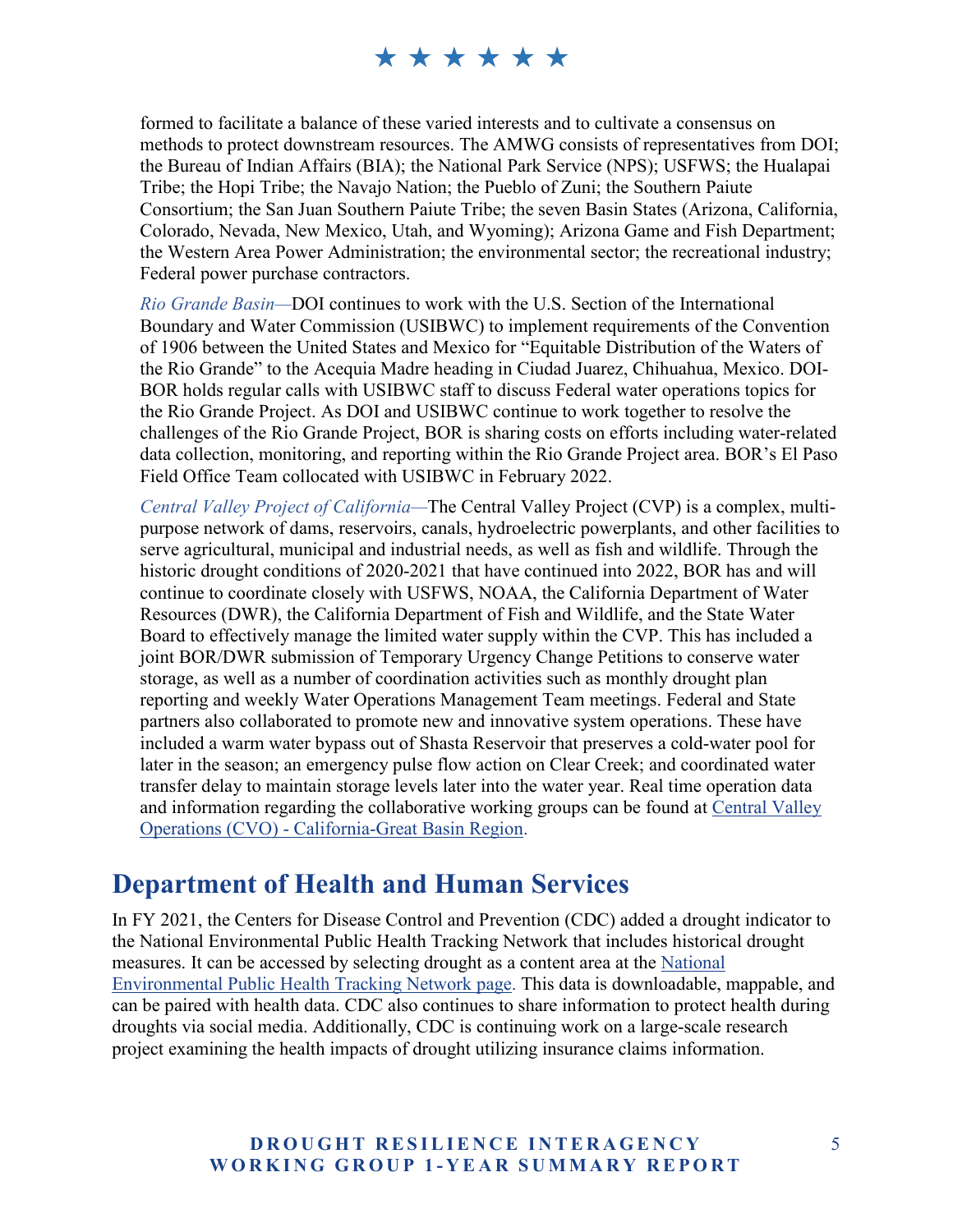\*\*\*\*\*\*

### <span id="page-9-0"></span>**Environmental Protection Agency**

Other drought resilience strategies include EPA's FY 2021 coordination with Federal and State partners in California to pilot a one-stop shop to help water and wastewater utilities identify possible drought mitigation strategies and funding available to mitigate drought. This effort also included other Federal agencies and State partners who helped utilities navigate existing programs.

Additionally, the EPA WaterSense program continues to help communities become more resilient to drought. A major update to the WaterSense Labeled-Homes program involved a specification to label soil moisture sensor-based irrigation controllers and developed new resources to help water utilities and communities communicate with the public about droughtrelated issues.

### <span id="page-9-1"></span>**Department of Interior**

In FY 2021, BOR reprogrammed \$100 million for a suite of drought relief projects including salinity control; water conservation; temporary pumps and pipes to access water below intakes; wildfire suppression and fuel reduction; Tribal assistance activities; reservoir re-operations; forecasting tools; fishery project; groundwater recharge; water storage; and water transfers.

In FY 2021, BOR selected 227 new WaterSMART projects, leveraging \$73.2 million in Federal funding with States, Tribes, and local entities. These funds were utilized with the aim of realizing on-the-ground projects that would foster water conservation; increase the efficiency of water deliveries; enhance the reliability of supply during drought; construct water reuse and recycling facilities; and restore watersheds. These projects also involved the development of applied science tools and collaborative planning effort to address drought and climate change.

### <span id="page-9-2"></span>**Department of Agriculture**

In addition to its historic BIL funding, USDA is delivering \$10 billion in Emergency Relief for agricultural producers impacted by droughts, wildfires, hurricanes, winter storms, and other eligible natural disaster events experienced during calendar years 2020 and 2021. These investments are in addition to an already extensive portfolio of indemnity, emergency credit, and direct payment disaster recovery programs; they also complement the longer-term climate and drought-related resilience investments that USDA is making in agriculture and rural communities.

Moreover, in FY 2021, the NRCS selected 15 new projects and continued to offer funding in 25 previously-approved priority funding areas, unlocking \$21 million of Environmental Quality Incentives Program WaterSMART Initiative (EQIP-WSI) funds to complement the activities of a specific BOR WaterSMART project. Six types of activities in the BOR WaterSMART projects will be complemented by EQIP-WSI contract activities: water delivery automation and monitoring; canal lining or replacement with pipe; other infrastructure modernization; drought response; stream restoration; and watershed restoration. The most common agricultural conservation practices being contracted through EQIP-WSI funding include irrigation water management; irrigation water conveyance; structures for water control; cover crops; and sprinkler irrigation systems. NRCS and BOR have been coordinating EQIP and WaterSMART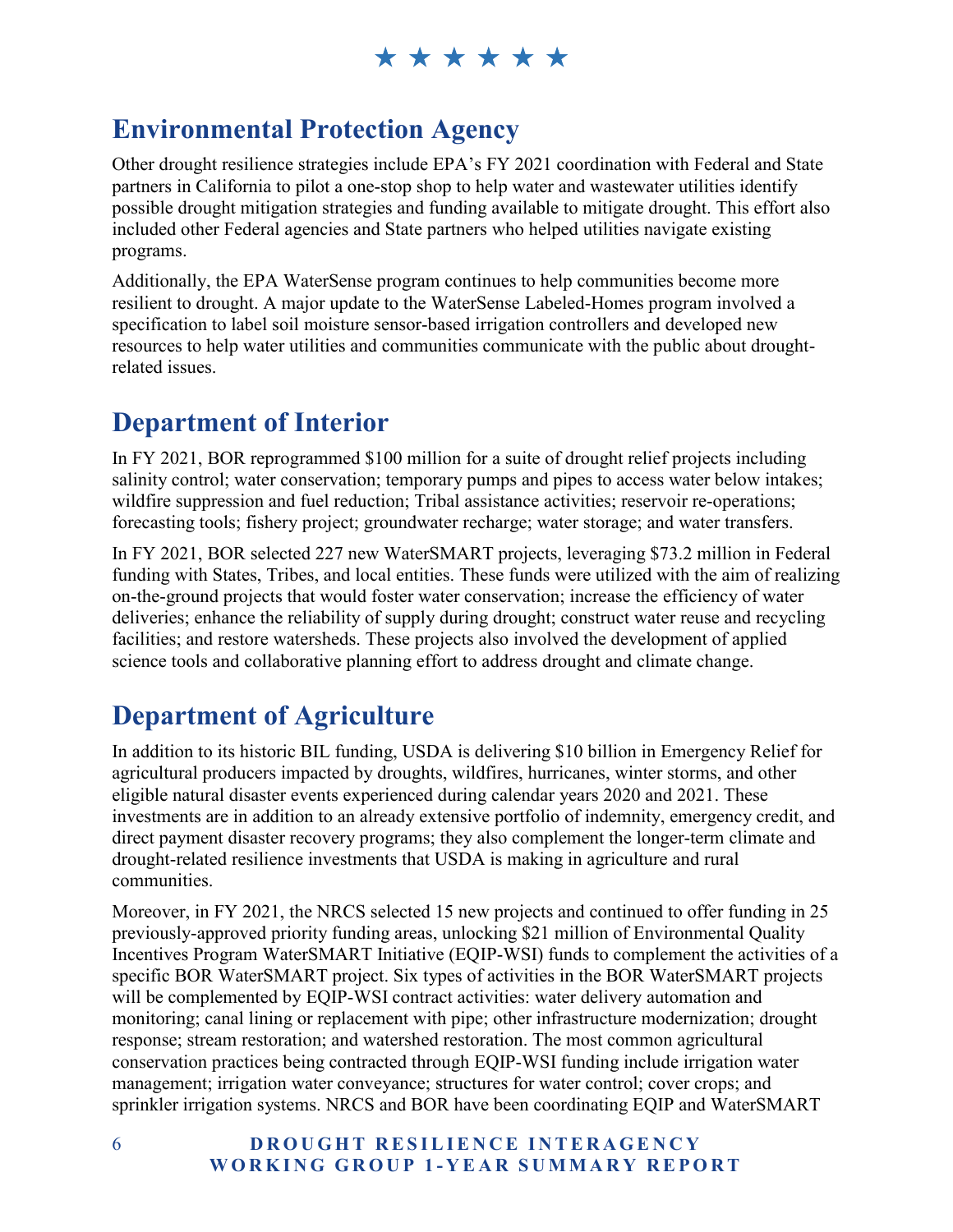### \* \* \* \* \* \*

investments to accelerate cumulative water savings and related drought resilience benefits in since the pilot began in California in 2011. This collaborative work continues throughout the West.

In FY 2021, NRCS identified *Water Resources and Increased Resilience* as a priority concern under the NRCS Conservation Innovation Grants (CIG) Program to stimulate the development and adoption of approaches that address climate-smart water quality and quantity issues. Three proposals were funded within this category, totaling over \$2.4 million (Low-Tech Process Based In-Stream Structures to Increase Climate Resiliency in the Great Plains, *Juniper Environmental, LLC*; On-Farm Water Capture and Reuse: Performance Demonstration, Economic Feasibility, and Design Tool Development, *North Carolina State University;* and Mesoscale Artificial Intelligence (AI) Based Root-Zone Soil Moisture Monitoring for Efficient Farm Irrigation, *Worcester Polytechnic Institute).* CIG projects are expected to incorporate conservation technologies, management systems, and innovative approaches to agricultural producers, into technical manuals and guides.

NRCS is also providing innovative technology for aquifer and groundwater recharge through two interim conservation practice standards, *Managed Aquifer Recharge and Groundwater Recharge Basin or Trench.* The NRCS in California will begin evaluating their effectiveness as part of their FY 2022 conservation program delivery. These innovations should slow rates of aquifer decline through the intentional increase in groundwater recharge.

The USDA Agricultural Research Services (ARS) continues to support and implement the National Coordinated Soil Moisture Monitoring Strategy Document recently adopted by the National Integrated Drought Information System (NIDIS). ARS scientists are conducting sensor calibration across a variety of State and National networks, assisting with data interpretation and documentation for standards and protocols, and coordinating workshops for the contributors to the network. Additionally, the ARS Grape Remote sensing Atmospheric Profile and Evapotranspiration eXperiment (GRAPEX) project is developing an operational water use and evapotranspiration (ET) toolkit based on satellite remote sensing for irrigation management in vinicultural systems in California. The USDA-ARS is adapting tree crop eemote sensing of the Evapotranspiration eXperiment (T-REX) to almonds and other tree crops for increasing water savings in the California Central Valley. With the OpenET project, this product will be readily available to fruit and nut growers in California, which cover over three million acres.

The USDA Climate Hubs continue to focus on drought and are working closely with regional partners including the [NOAA and NIDIS](https://www.drought.gov/drought/what-nidis) teams and their [Drought Early Warning Program,](http://cpo.noaa.gov/News/ArtMID/6315/ArticleID/918/NIDIS-launches-two-new-Drought-Early-Warning-Systems) the [National Drought Mitigation Center,](http://drought.unl.edu/) the [NOAA Climate Predictions Center,](http://www.cpc.noaa.gov/) and the [National](http://www.weather.gov/)  [Weather Service'](http://www.weather.gov/)s [Community Collaborative Rain Snow and Hail network.](https://www.cocorahs.org/) Each Hub provides regional, web-based [drought resources a](https://www.climatehubs.usda.gov/dealing-drought)nd supports distribution of [the U.S. Drought Monitor](http://droughtmonitor.unl.edu/) materials. In addition, the Midwest Climate Hub collaborated with Federal and State partners on the Drought Early Warning System, an information network that supports Midwest farmers in monitoring, forecasting, and planning for drought. The Climate Hubs are also developing agricultural commodity guides to provide farmers in the Southeast with practical solutions to address drought. In 2021, the Climate Hubs expanded Drought Learning Networks to enhance peer-to-peer learning on drought and organized a new network in the Caribbean.

The USDA Office of the Chief Economist (OCE) has entered into Cooperative Agreements with the National Drought Mitigation Center for the purpose of improving the accuracy and usability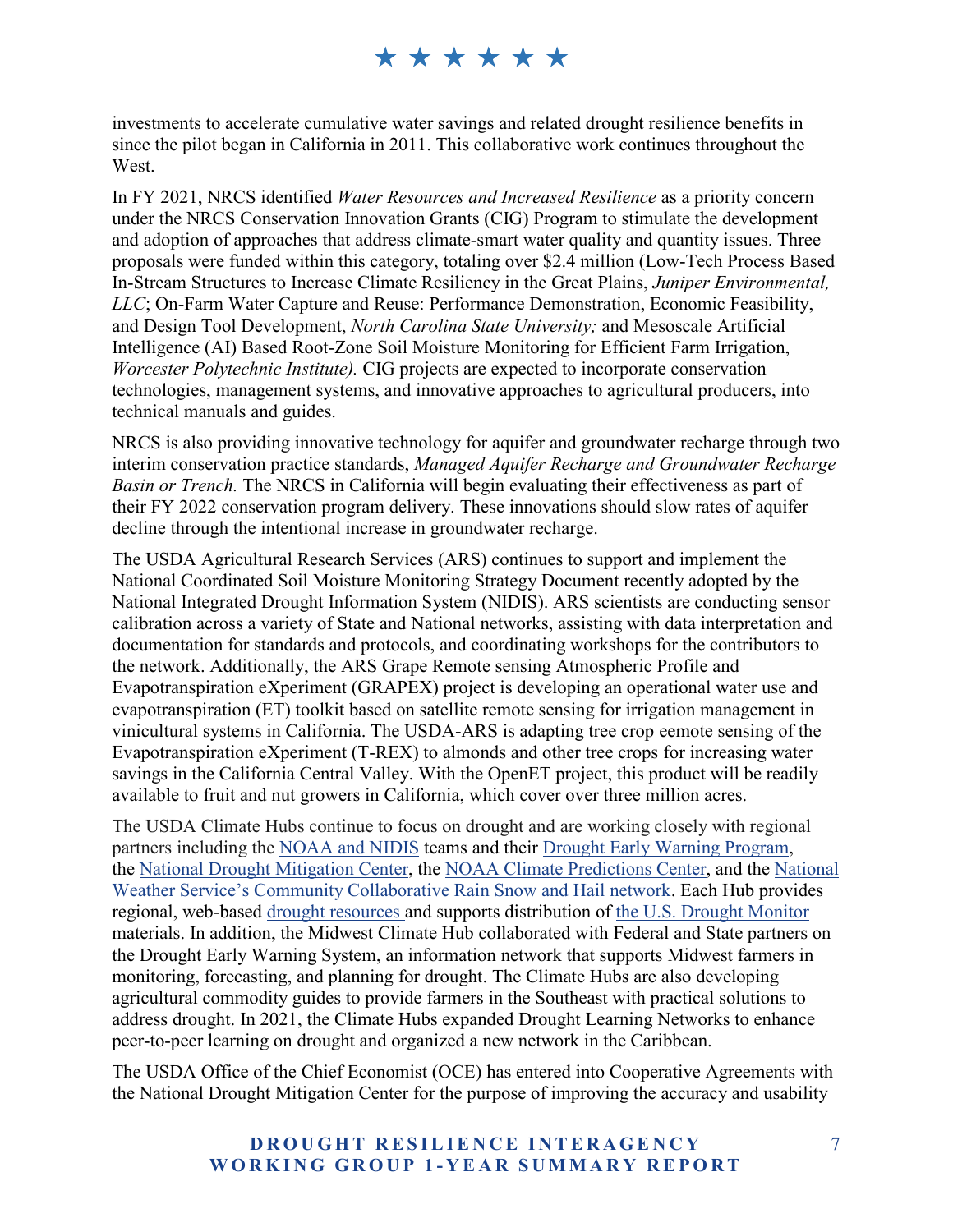of the U.S. Drought Monitor (USDM). The projects and deliverables date back to 2008 and include notable improvements for the ability of underserved communities to benefit from the USDM, including: building a drought climatology for Tribal groups; allowing producers in the U.S. Virgin Islands and Affiliated Pacific Islands to qualify for USDA drought programs; and developing the first ever Spanish Language USDM. Other deliverables include "Grass-Cast," a tool developed under the leadership of USDA's Climate Hub to prepare producers for losses of feed and forage.

The USDA Economic Research Service (ERS) has a portfolio of research projects and output regarding drought resilience in the irrigated agricultural sector. Many of the potential investments in improved resiliency are related to infrastructure improvements such as canal lining and piping, improved water metering, and managed aquifer recharge facilities. In FY 2022, ERS published two economic briefs based on data from the 2019 Survey of Irrigation Organizations. The first of these reports found that most conveyance infrastructure is unlined due to the high costs of lining. The second of these reports found that as part of their drought planning process, the most common types of water conservation investments made by water delivery organizations are improved water metering and canal lining.

The USDA Forest Service's research and development team published 88 peer-reviewed publications in 2021 related to drought monitoring, impacts and management responses, advancing place-based understanding of the effects of forest thinning, fuel treatments, and other strategies to improve drought resilience.

### <span id="page-11-0"></span>**Department of Defense**

DOD installations on Pacific islands face multiple climate-related threats, including tropical cyclones, droughts, floods, and increased rates of sea level rise. With the Strategic Environmental Research and Development Program Project (ID RC-2336), the project team led by Woods Hole Oceanographic Institution in collaboration with Princeton, MIT, and the University of Colorado, provides probabilistic information on potential climate-related threats that might arise from changes in water availability, sea level rise, and changes in tropical cyclone activity for DOD bases across the Pacific over the 21st Century. These results can be used for planning adaptation strategies to make DOD assets more resilient to these threats, and for providing motivation to develop alternatives if vulnerable assets are likely to lack resilience.

### <span id="page-11-1"></span>**Department of the Army**

Through its Civil Works mission, the U.S. Army Corps of Engineers (USACE) supports drought resilience in communities, Tribes, States, and other Federal agencies through its existing water infrastructure operations; ecosystem restoration actions; multi-objective planning studies; scientific data and tools development and application; and financial supporting for new infrastructure and conservation actions. In 2022, BIL funds of \$30 million will allow USACE to develop and install enhanced soil moisture and snowpack monitoring stations in the Great Plains to support drought management. USACE is also partnering with DOI and the State of California to use \$1.5 million for restoration activities in the Salton Sea that could ultimately facilitate additional conservation actions in the region to build resilience and help ensure future water availability for urban and rural needs. In California's Central Valley, the U.S. Army Corps of